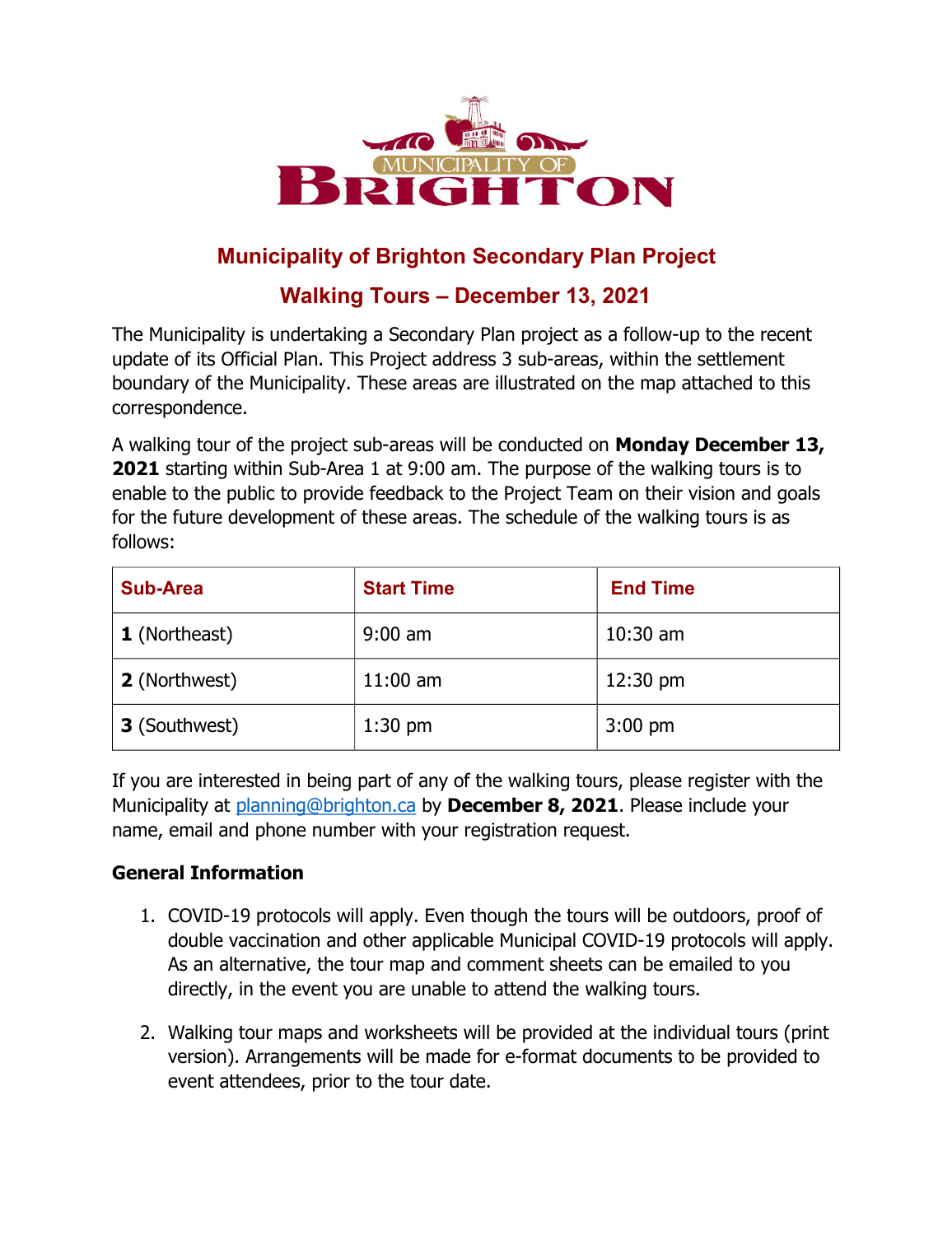- 3. The Project Team will lead the tours in conjunction with Municipal Staff.
- 4. Walking tour comments can be provided to the project consultants at the end of each sub-area tour. This information, plus any responses provided by persons unable to attend the walking tours, will be compiled and form part of the Secondary Plan Background Report.
- 5. Any follow-up enquiries or comments can be addressed to Diana Keay, D.M. Wills Associates, Project Manager at [planning@brighton.ca](mailto:planning@brighton.ca)
- 6. Tour starting location information will be provided to all registered attendees, following the event registration deadline of December 8, 2021.

The Secondary Plan Project Team was retained to carry-out the recent Official Plan and Zoning By-law updates, and thus has some reasonable working knowledge of the subareas. The proposed walking tours will provide the Project Team the opportunity visit all sub-areas and to learn first-hand of area features, land use patterns and related details, with your input! We look forward to receiving your feedback.

## Dated **November 30, 2021**